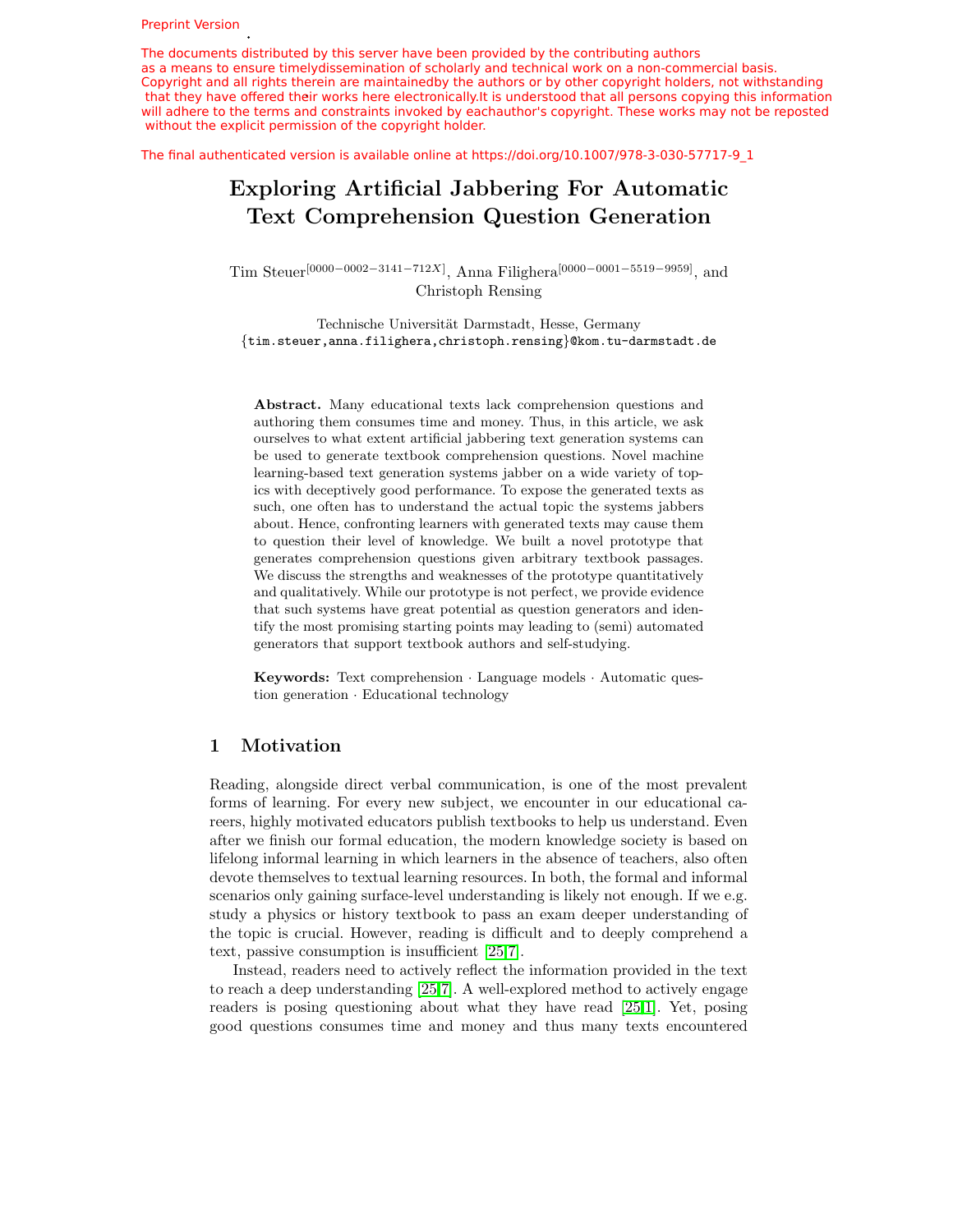

Fig. 1. Example usage of the proposed system.

by learners either contain only a few questions at the end of a chapter or lack questions.

Educational automatic question generation investigates approaches to generate meaningful questions about texts automatically, reducing the necessity for manually generated questions. It hereby relies either on machine learning-based approaches that excel in question variety and expressiveness but pose mostly factual questions [6] or on rule-based approaches that lack expressiveness and variety [32] but have limited capability to pose comprehension questions depending on their purpose (e.g.  $[17]$ ).

This article investigates a novel machine learning-based question generation approach seeking to generate comprehension questions with a high variety and expressiveness. We hereby rely on two main ideas. First, research in the educational domain has investigated learning from errors [19] indicating that explaining why a statement or solution is faulty may foster learning, conceptual understanding, and far transfer  $\overline{100}$ . Second, we rely on the artificial jabbering of state-of-the-art neural text generators that are capable of extrapolating a given text with high structural consistency and in a way that often looks deceptively real for humans. We seek to explore whether this jabbering can be conditioned in such a way that it generates erroneous examples from textbook paragraphs. Presented with such a statement, learners need to justify if a given statement is true or false (see Figure 1). This work comprises three main contributions:

- 1. We present the idea of leveraging artificial jabbering for automatic text comprehension question generation and introduce a prototypical generator.
- 2. We provide a quantitative and qualitative evaluation of the strengths and weaknesses of such an approach.
- 3. We distill the main challenges for future work based on an in-depth error analysis of our prototypical generator.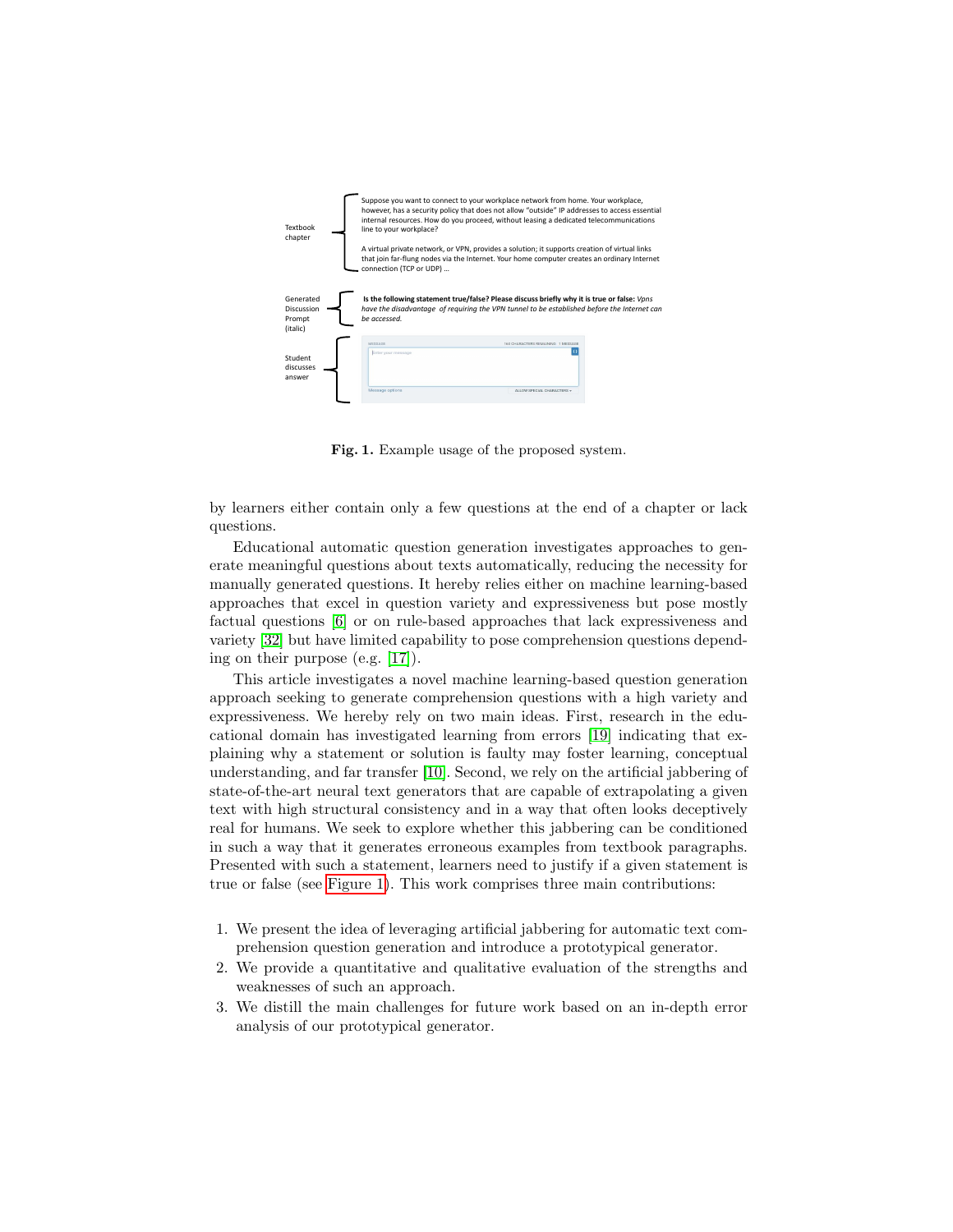# 2 Related Work

### 2.1 Learning from erroneous examples

When learning with erroneous examples, students are confronted with a task and its faulty solution and have to explain why it is wrong  $(e.g. 30)$ . The underlying theoretical assumptions are that erroneous examples induce a cognitive conflict in students and thus support conceptual change [24] e.g. by pointing out typical misconceptions [29]. It has been shown that erroneous examples are beneficial for learning in a variety of domains such as mathematics  $[10]$ , computer science [4] or medicine [14]. Also, learners confronted with erroneous examples especially improve deeper measures of learning such as conceptual understanding and far transfer [24]. However, some studies have found that erroneous examples only foster learning when learners receive enough feedback [30,14] and have sufficient prior knowledge [30].

### 2.2 Neural Text and Question Generation

With the rise of high capacity machine-learning models, language generation has shifted towards pretraining [27]. Trained on huge datasets, these models provide state-of-the-art results on a wide variety of natural language generation tasks [23,5] such as dialog response generation tasks [22] or abstractive summarization tasks [26]. Novel models like GPT-2 [23] are capable of extrapolating a given text with high structural consistency and in a way that looks deceptively real for humans. They copy the given text's writing style and compose texts which seem to make sense at first glance. Fine-tuning the model even increased the humanness of the generated texts [28]. Research in the credibility of such generated texts found that hand-picked generated news texts were found to be credible around 66% of the time, even when the model was not fine-tuned on news articles [28]. Another study found that human raters could detect generated texts in 71.4% of the cases with two raters often disagreeing if the text is fake or not [13]. These findings started a debate in the natural language generation community if the model's generation capabilities are to easy to misuse and therefore the models should not be released anymore [28]. Furthermore, such models are able to generate poems [16] and to rewrite stories to incorporate counterfactual events [21]. Besides of these open text generation models, special models for question generation exist. They evolved from baseline sequence to sequence architectures [6] into several advanced neural architectures (e.g. [33,5]) with different facets such as taking the desired answers into account  $\overline{34}$  or being difficulty-aware  $\overline{8}$ . Although these systems work well in the general case they are mainly focusing on the generation of factual questions  $\boxed{6,35,20}$ . Thus, although their expressiveness and domain independence is impressive, the educational domain still most often uses template-based generators [15]. These template-based approaches are often able to generate comprehension questions but lack expressiveness and rely on expert rules limiting them to a specific purpose in a specific domain.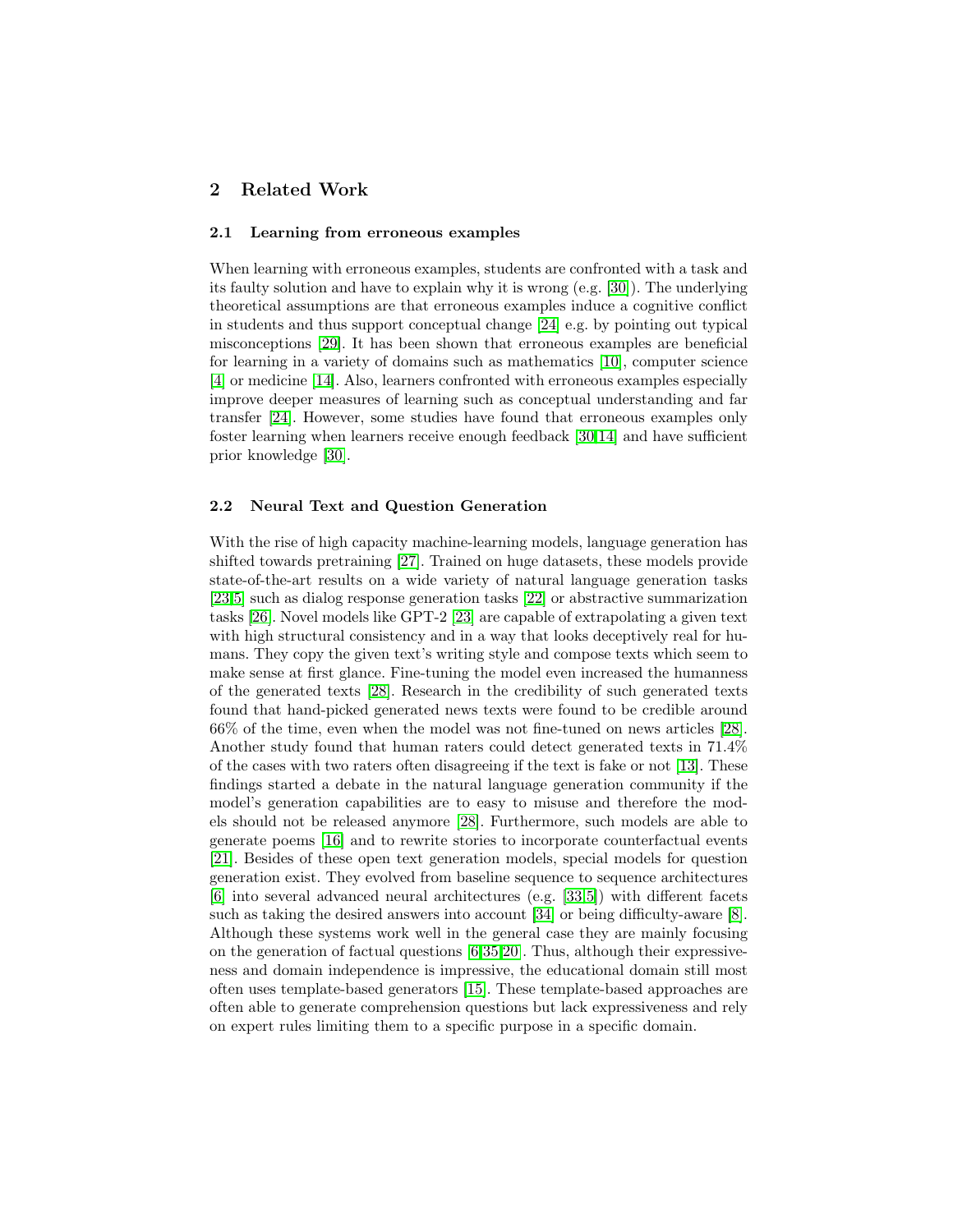# 3 An Experimental Automatic Erroneous Example Generator

To experiment with the idea of using artificial jabbering for improving text comprehension, we propose the following text generation task. The input is a text passage of a learning resource from an arbitrary domain, having a length of 500-1000 words as this has been used in psychological studies that found text accompanying questions to be helpful  $[131]$ . The output is a generated text comprehension question about the given text passage, asking learners to explain why a given statement is true or false. We aim to generate high-quality questions of good grammaticality, containing educational valuable claims and having the right difficulty for discussion. Some technical challenges are inherent in the described task. Every approach must tackle discussion candidate selection as this determines what the main subject of the generated text will be. Also, every approach must provide the neural text generator with a conditioning context to ensure that the generated text is in the intended domain. Finally, every approach must render the actual text with some sort of open domain generator. These subtasks are active fields of research and a huge variety of possible approaches with different strengths and weaknesses exists. Yet, our first aim is to evaluate the general viability of such an approach. Thus, we do not experiment with different combinations of sub-components but our generator relies on welltested domain-independent general-purpose algorithms for the different subtasks  $(see **Figure 2**).$ 



keyphrase <discussion starter> <generated text>.

Fig. 2. Architecture of the automatic text comprehension question generator. The final output is a justication statement that is combined with a prompt to form the actual text comprehension question.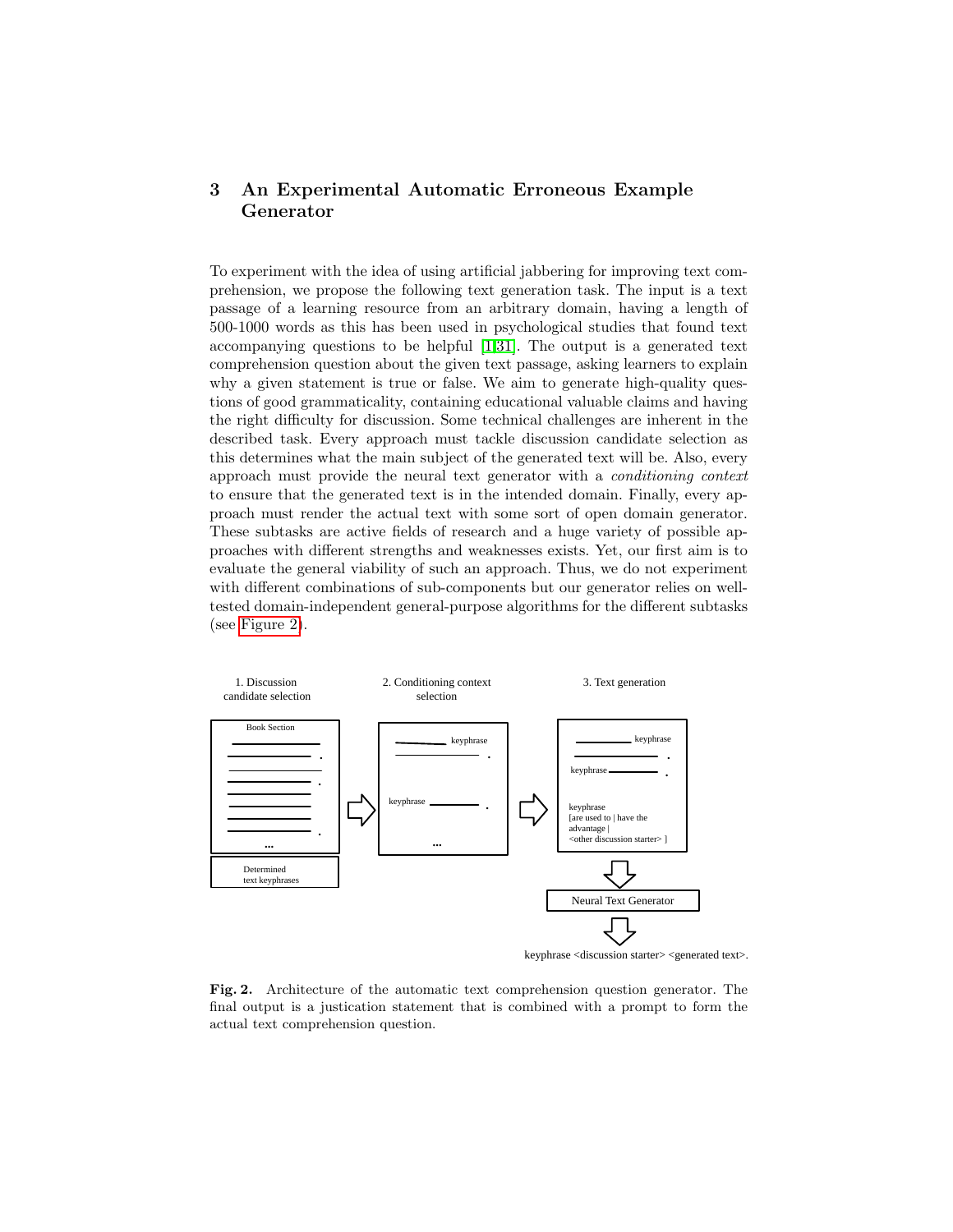First, for the discussion candidate selection, we make the simplifying assumption that good discussion candidates are the concepts that are characteristic of the text. To understand why this assumption is simplified consider a text about Newtonian physics where a few sentences discuss the common misconception that heavier objects fall faster than lighter objects. This discussion is unlikely to involve any special keywords and thus will not be selected as input to the generator. Yet, it might be very fruitful to generate erroneous examples based on these misconceptions. However, to test our general idea of generating erroneous examples the simplification should be sufficient because we might select fewer inputs but the one we select should be important. Furthermore, this assumption allows us to rely on state-of-the-art keyphrase extraction algorithms. Considering that the inputs are texts from a variety of domains, the keyphrase selection step needs to be unsupervised and relatively robust to domain changes. Therefore, we apply the YAKE keyphrase extraction algorithm  $\overline{3}$  which has been shown to perform consistently on a large variety of different datasets and domains  $\boxed{2}$ . Stopwords are removed before running keyphrase extraction and the algorithm's configured windows size is two.

Second, for selecting the conditioning context, a short text that already comprises statements about the subject is needed. Suppose the discussion subject is "Thermal Equilibrium" in a text about physics. For the generator to produce interesting statements it must receive sentences from the text, discussing thermal equilibria. Thus, we extract up to three sentences in the text comprising the keyphrase, by sentence tokenizing the text  $\frac{1}{\sqrt{1}}$  and concatenating sentences containing the keyphrase.

Third, we need to generate a justification statement as the core for the text comprehension question. We use the pretrained GPT-2  $774M^2$  parameter model and apply it similar to Radford et al.  $\boxed{23}$  by using plain text for the model conditioning. The plain text starts with the sentences from the *conditioning context* and to generate the actual justification statement, a discussion starter is appended. It begins with the pluralized discussion subject followed by a predefined phrase allowing us to choose the type of justification statement the model will generate. For instance, let "Thermal Equilibrium" be our discussion subject, our to be completed discussion starter may be "Thermal equilibria are defined as" or "Thermal equilibria can be used to" depending on the type of faulty statement we aim for. The resulting plain text is given to GPT-2 for completion. To prevent the model from sampling degenerated text, we apply nucleus sampling [12] with top-p=0.55 and restrict the output length to 70 words. Finally, we extract the justification statement from the generated text and combine it with a generic prompt to discuss it, resulting in the final text comprehension question. Note that we do not know, if the generated question is actually comprising a true or false justification statement.

 $1$  using NLTK-3.4.5

<sup>2</sup> https://github.com/openai/gpt-2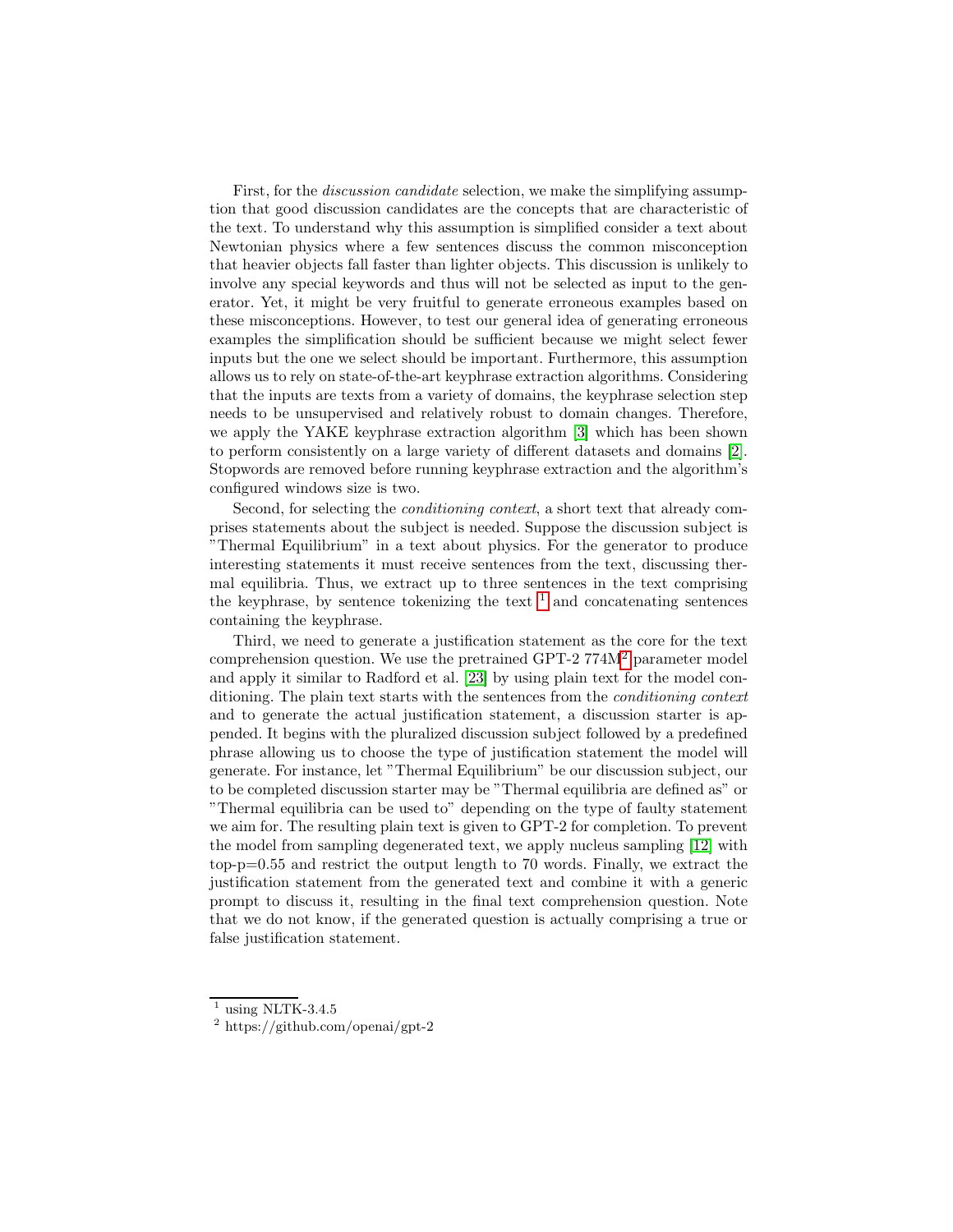# 4 Research Question and Methodology

### 4.1 Research Question

We evaluate our generation approach on educational texts from a variety of domains focusing on the following research question:

RQ: To what extent are we able to generate useful text comprehension statements in a variety of domains given short textbook passages?

Looking at the related work, a fraction of the generated statements should already be usable without any adjustments, while many other statements need adjustment. We conduct a quantitative evaluation and qualitative evaluation. Our procedure includes a quantitative expert survey, a qualitative error analysis to determine useful error categories and a qualitative analysis of the already usable results to better describe their features.

### 4.2 Methodology

Quantitatively, a total of 120 text comprehension questions coming from ten educational texts are annotated by ten domain experts who have been teaching at least one university lecture in a similar domain. Texts are equally distributed across five different domains: Computer Science, Machine Learning, Networking, Physics and Psychology. Twelve text comprehension questions are generated for every text. They are based on three extracted discussion candidates and four different discussion starters, of which we hypothesized that they represent intermediate or deep questions according to Graesser et. al [9]. The discussion starters are: "X has the disadvantage", "X has the advantage", "X is defined as" and "X is used to" where  $X$  is the discussion candidate. This Every question is rated by two experts who first read the educational text that was used to generate the question and then rate it on five five-point Likert items regarding grammatical correctness, relatedness to the source material, factual knowledge involved when answering the question, conceptual knowledge involved when answering the questions and overall usefulness for learning. Before annotating every expert saw a short definition of every scale, clarifying their meaning. Additionally, experts can provide qualitative remarks for every question through a free-text field. For the quantitative analysis the ratings where averaged across experts.

We use the quantitatively collected data to guide our qualitative analysis of the research questions. To carry out our in-depth error analysis, we consider a statement useless for learning if it scores lower than three on the usefulness scale. This choice was made after qualitatively reviewing a number of examples. We use the inductive qualitative content analysis  $[18]$  to deduce meaningful error categories for the statements and to categorize the statements accordingly. Our search for meaningful error categories is hereby guided by the given task formulation and its sub-components. Furthermore, the useful generated statements (usefulness≥ 3) are analyzed. We look at the effects of the different discussion starters and how they influence the knowledge involved in answering the generated questions.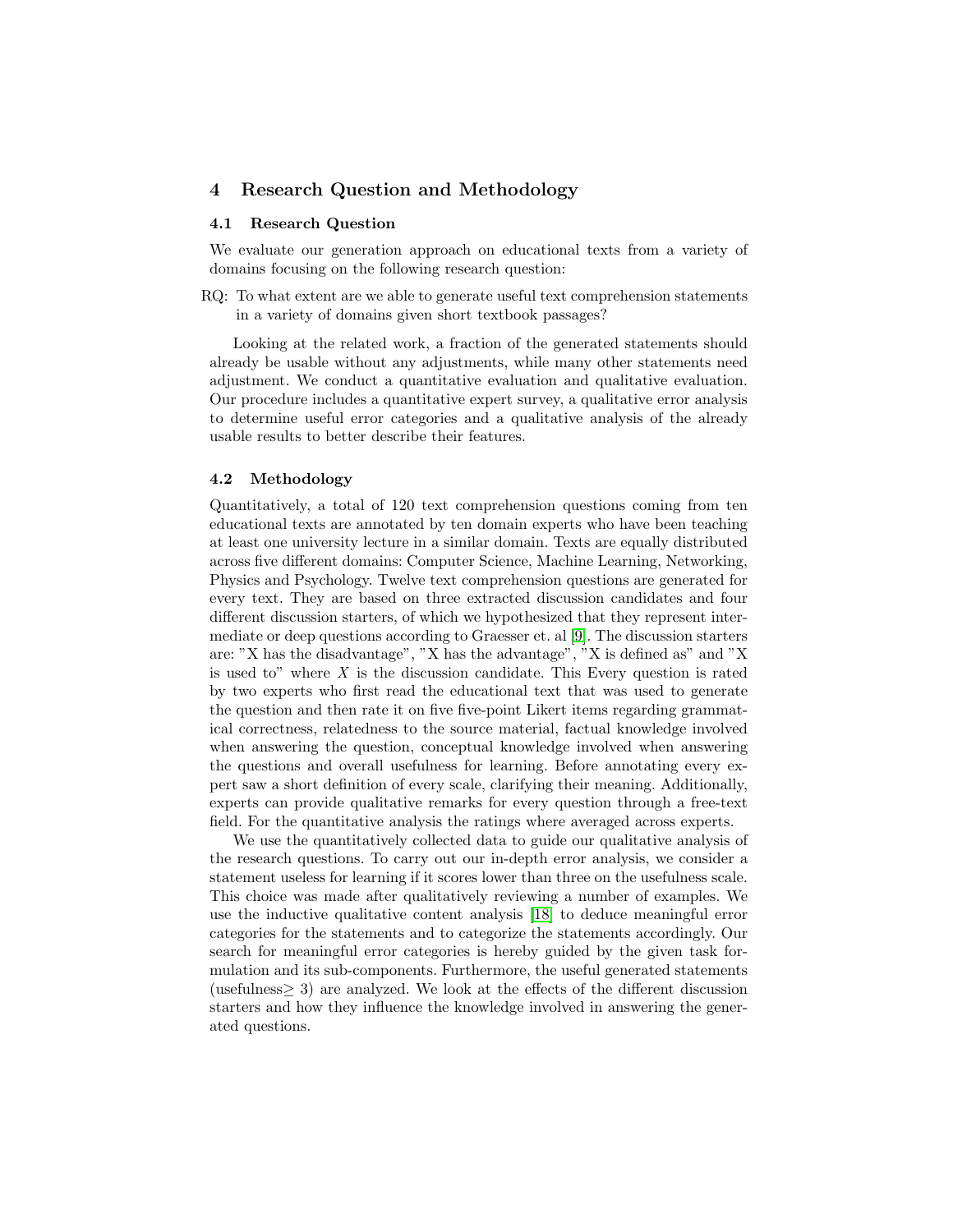#### **Results**  $\bf{5}$

#### $5.1$ **Quantitative Overview**

The quantitative survey results indicate that many of the statements generated are of good grammar, are connected to the text but are only slightly useful for learning (see  $\boxed{\text{Figure 3}}$ ). Furthermore, most questions involve some factual knowledge and deeper comprehension, yet both scores vary greatly. Breaking down the different rating scores by domain or discussion starter does not revealed no large differences. By looking at various examples of different ratings (see Table 1) we found that a usefulness score of three or larger is indicative of some pedagogical value. With minor changes, such questions could be answered and discussed by experts, although their discussion is probably often not the perfect learning opportunity. In total, 39 of the 120 statements have a usefulness rating of 3 or larger  $(32.5\%)$ , in contrast to 81 statements rated lower  $(67.5\%)$ .



Fig. 3. Overview of the quantitative ratings for the generated statements without any human filtering. Scores are between 1 and 5 where 5 is the best achievable rating. The whiskers indicate 1.5 Interquartile range and the black bar is the median.

#### **Qualitative Error Analysis** 5.2

While conducting the qualitative error analysis, the following main error categories where deduced. Keyword inappropriate means that the discussion candidate was not appropriate for the text because the keyword extraction algorithm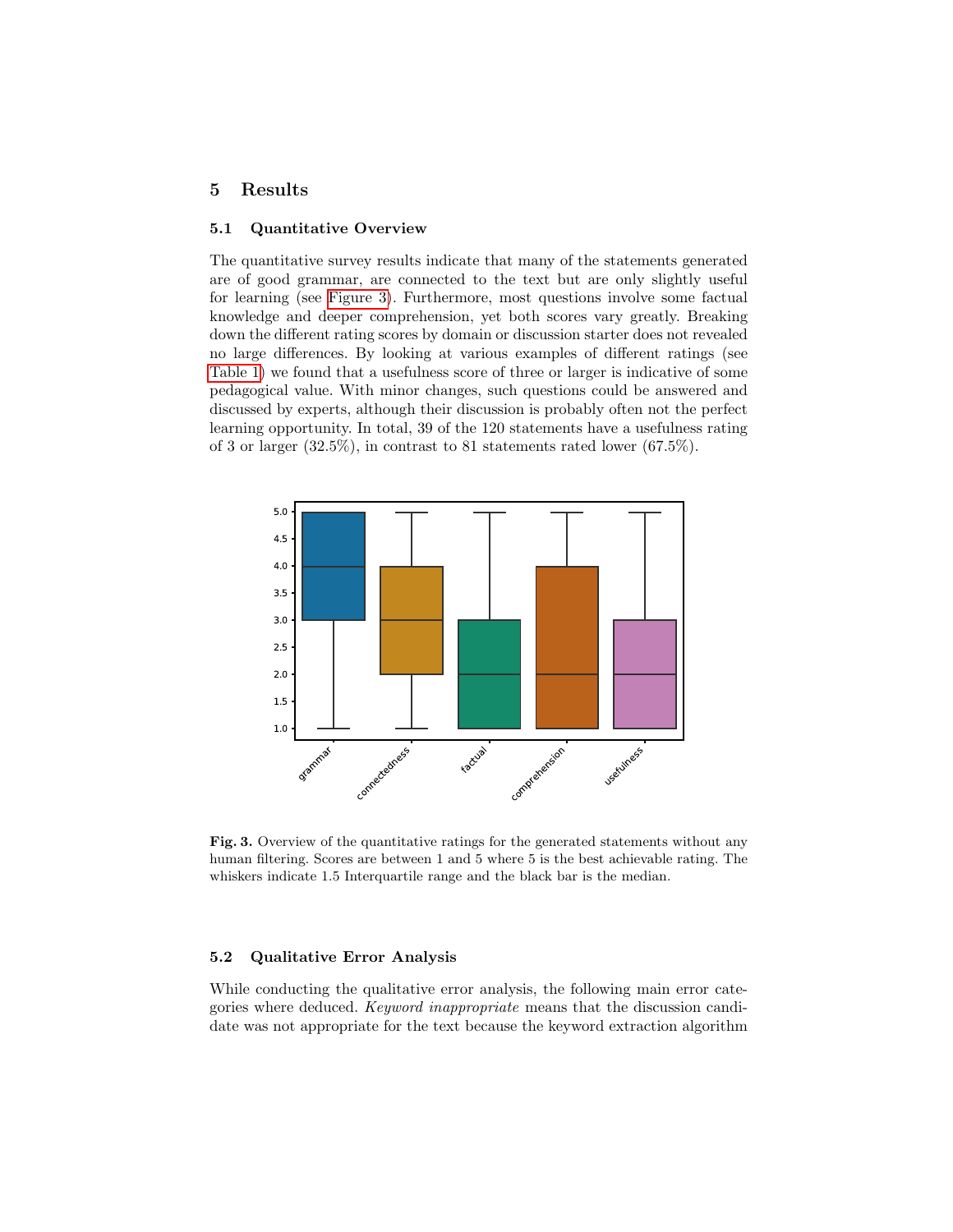|  |  |  |  |  |  |  | <b>Table 1.</b> Examples of differently rated generated statements (higher $=$ better). |  |  |  |  |
|--|--|--|--|--|--|--|-----------------------------------------------------------------------------------------|--|--|--|--|
|--|--|--|--|--|--|--|-----------------------------------------------------------------------------------------|--|--|--|--|

| <b>Usefulness</b> | <b>Example statement</b>                                              |
|-------------------|-----------------------------------------------------------------------|
| ranking           |                                                                       |
|                   | Fastest possible machines have the disadvantage of being more expen-  |
|                   | sive to build and maintain.                                           |
| $\overline{2}$    | Prior knowledges have the advantage that they are easy to measure and |
|                   | easy to measure the causal role of.                                   |
| 3                 | Knowledge bases can be used to test the performance of models, and    |
|                   | to improve the performance of inference engines.                      |
| $\overline{4}$    | Von neumann architectures have the advantage of being able to process |
|                   | a wide range of instructions at the same time, making them highly     |
|                   | scalable.                                                             |
| 5                 | Vpns have the disadvantage of being difficult to set up and maintain, |
|                   | and they can be compromised by bad actors.                            |

selected a misleading or very general key term. Keyword incomplete means that the discussion candidate would be good if it would comprise additional terms. For example, in physics, the discussion candidate sometimes was "Equilibrium" instead of "Thermal Equilibrium". Platitude means that the generated statement was a generic platitude and thus not helpful. Hardly discussable means that the statement was either too vague or too convoluted therefore making it hard to write a good justification. Finally *too easy* means that the students could answer by just relying on common sense.

Table 2. The different error categories and their distribution

| inappropriate incomplete platitude |         | hardly               | statement |
|------------------------------------|---------|----------------------|-----------|
| keyword                            | keyword | discussable too easy |           |
| 43                                 |         |                      |           |

The distribution of the different error categories can be seen is heavily skewed towards keyword errors (see Table 2). The two keyword-based errors account for 49 or roughly 60% of the errors. Furthermore, statements generated by faulty keyword selection mostly have a usefulness rating of one. The other error categories are almost equally distributed and are most often rated with a usefulness score of two. The *platitude* case mostly comes from unnaturally combining a discussion candidate with a discussion starter resulting in very generic completion of the sentence inside the generator. For instance, if the generator has to complete the sentence "Classical conditionings have the disadvantage ..." it continues with " ...of being costly and slow to develop". The remaining error categories have no clear cause.

Besides the error analysis, annotators left some remarks about the erroneous statements. Two annotators remarked on various occasions that the first part of the sentence (discussion candidate + discussion starter) is incomprehensible and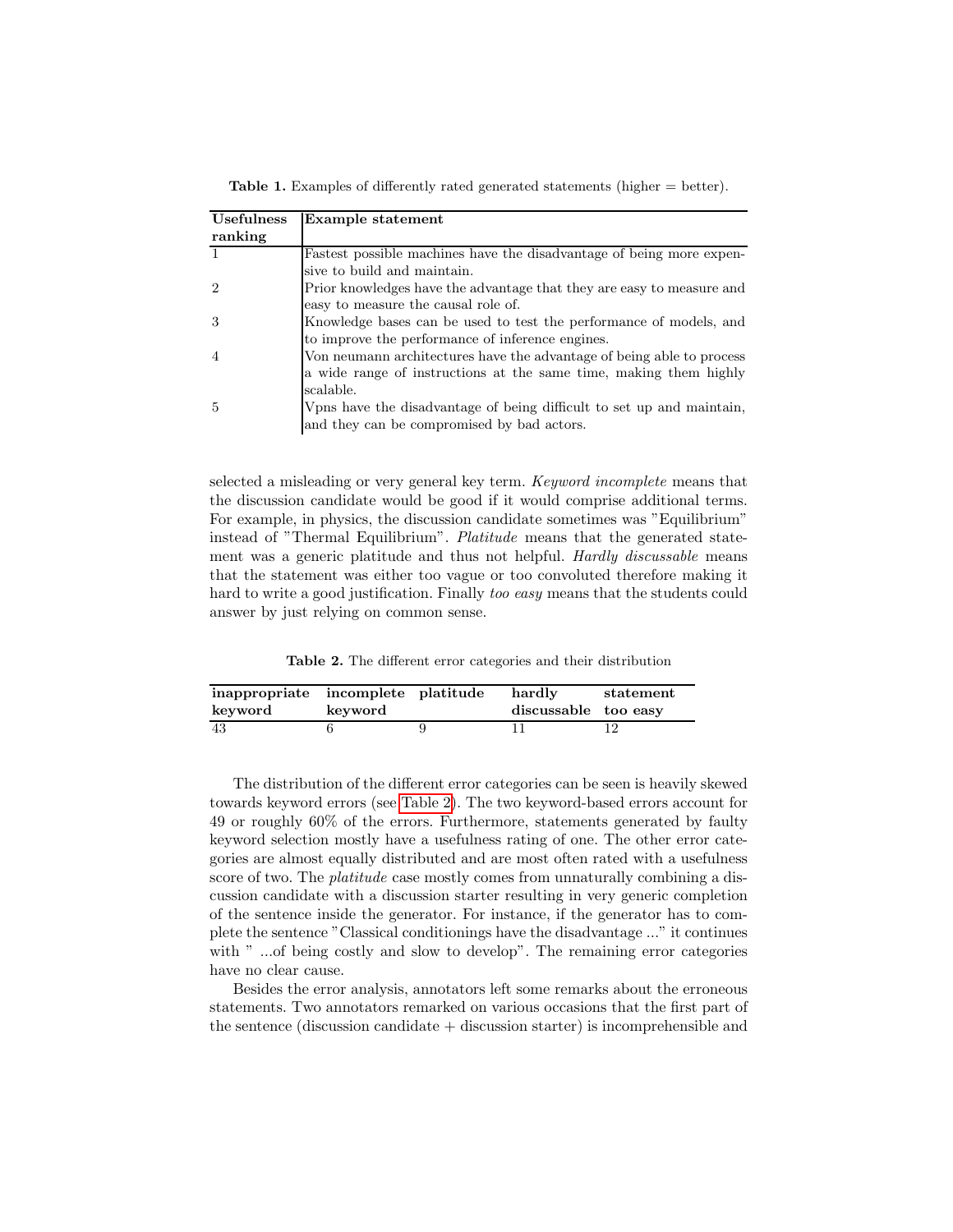thus the whole statement is worthless. One annotator remarked that there are missing words in the keyword leading to a bad rating for the statement. The keyword was for example "knowledge" instead of "knowledge base". Furthermore, one annotator remarked that the statement has not enough discussion potential. Those comments are in line with our deduced error categories for keyword errors.



Fig. 4. Overview of the quantitative ratings for the generated statements with an usefulness rating larger or equal three. Scores are between 1 and 5 where 5 is the best achievable rating. The whiskers indicate 1.5 Interquartile range and the black bar is the median.

#### Quality Characteristics of the Useful Statements  $5.3$

The 39 statements with a usefulness rating larger three also score well in the other factors (see Figure 4). Especially, the involved factual knowledge and deeper comprehension clearly increase. Reviewing the generated statements reveals that the generated statements are not simply a paraphrase of a fact stated in the text. Thus, learners answering the corresponding question cannot simply do a keyword spotting but need to think about the actual content of the text. Furthermore, the generated statements adequately use technical terminology. Moreover, the different discussion starters play an important role as they lead to different types of statements. When generating with the *definition* starter, the generator rephrases the definition of a discussion candidate in "its own words". As a result, these definitions often lack important aspects or contain faulty claims (see Table 3). Thus, to explain why the definition is wrong, learners have to compare and contrast their previous knowledge with the generated definition. The usage starter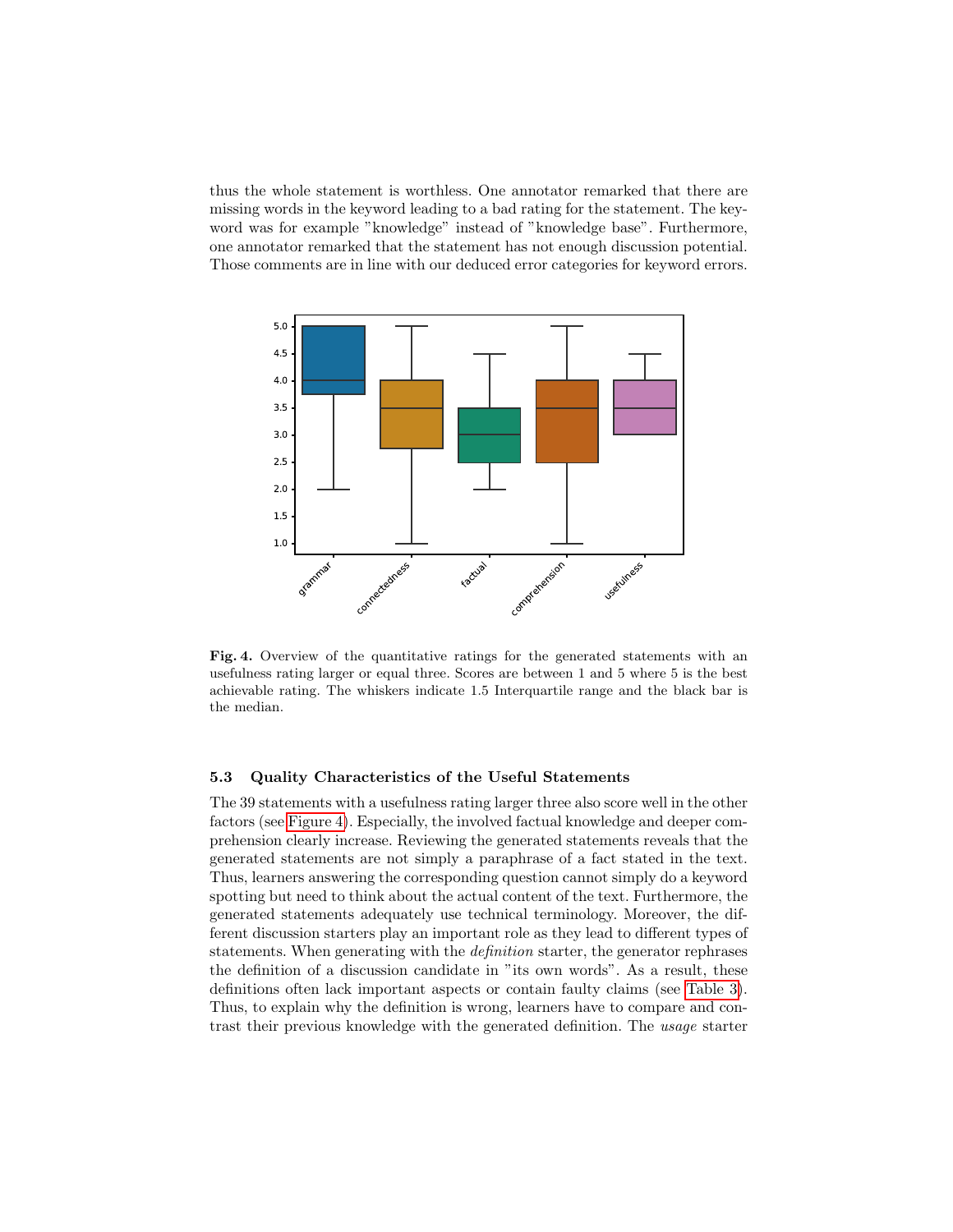leads to statements that force learners to transfer the knowledge learnt into new situations (see  $\sqrt{\text{Table 3}}$ ). The usage that is described in the generated statements is normally not mentioned in the text, but can often be deduced by the knowledge provided in the text. The advantage and disadvantage discussion starter requires learners to think about the discussion candidate but also about similar concepts and solutions and to compare them (see Table 3). Otherwise, learners cannot tell if the stated advantage or disadvantage is one that is specific to the discussed concept.

Table 3. Highly rated examples of different types of statements resulting from different discussion starter.

| <b>Discussion</b>         | Domain     | Example statement                                                    |
|---------------------------|------------|----------------------------------------------------------------------|
| starter                   |            |                                                                      |
| Definition                |            | machine learning Knowledge bases are defined as data structures that |
|                           |            | store knowledge and act as a long-term memory.                       |
| (Dis)advantage psychology |            | Conditionings have the advantage of being simple                     |
|                           |            | and universal, which makes them ideal for studies                    |
|                           |            | of complex behavior.                                                 |
| Usage                     | networking | Hosts can be used to forward packets between hosts.                  |

Finally, one annotator provided qualitative remarks for the good statements as well. This includes remarks that the generated statements are helpful but often could be improved by using different discussion starters depending on the domain (e.g. speaking of the advantage of a physical concept is odd). Also, it was highlighted that the statements cannot simply be answered by copying information from the text and that thinking about the definition discussion starter sometimes resulted in the annotator checking a textbook to refresh some rusty knowledge.

## 6 Discussion and Future Work

Concerning our research question, we can say that roughly a third of the statements have some educational value. This is in line with the related work that reports between  $29\%$  and  $66\%$  deceptively real statements  $\boxed{2813}$ . Yet, even lower numbers of valuable statements can be beneficial. If we do not generate questions directly for the reader, but for textbook authors for further review, it can be a source of creative ideas and may reduce the authoring effort. In particular, such systems could be combined with question ranking approaches similar to Heilman et. al [11] to only recommend the most promising candidates.

Furthermore, there is more to our research question than just this quantitative view and looking at our qualitative results reveals interesting characteristics of the well-generated statements. First, they are not the typical factual Whquestions that ask for a simple fact or connection directly stated in the text. Therefore, they often need a deeper understanding of the subject matter to be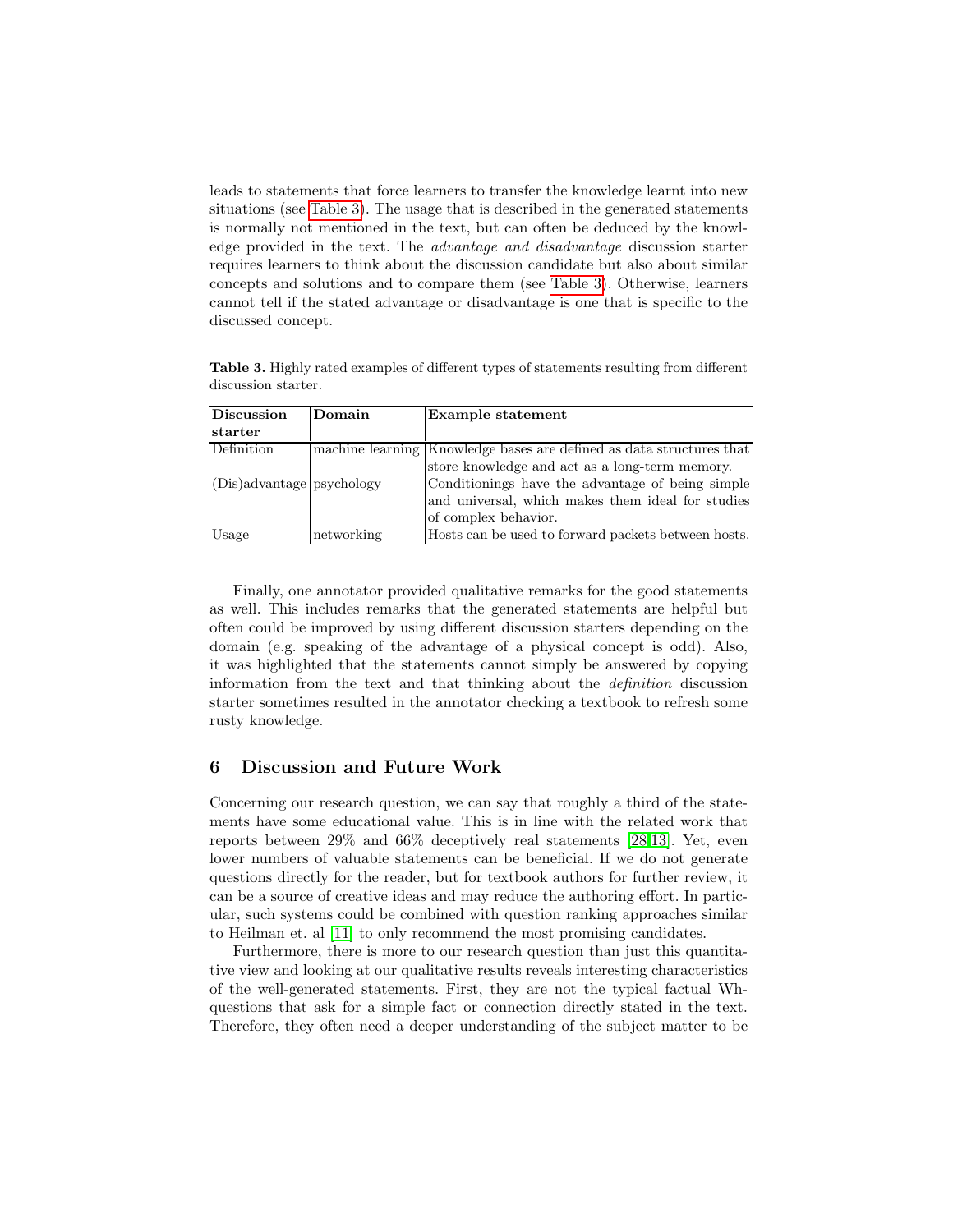answered correctly. While this can be a benefit, we have to keep in mind that our annotators were experts and thus drawing connections between the text inherent knowledge and previously learned subject knowledge might be too difficult for some learners as also remarked by the annotators. Second, depending on the used discussion starter, we can generate different kinds of useful questions. Our four different discussion starters generate questions requiring three different types of thinking. Depending on the discussion starter, the text comprehension questions involve comparison with previous knowledge, transfer of learned knowledge to new situations or implicit differentiation from similar concepts. An encouraging result, because it shows that the generator's expressiveness can be harnessed to create different types of tasks. Moreover it provides evidence for the remark of the annotators, that the questions in some domains could be improved by using different discussion starters and that this is a worthwhile direction for future research. Third, although we work with a variety of domains and input text from different authors we were able to generate some valuable questions in every domain. Furthermore, the distribution of the different quality scores did not change much from domain to domain. Hence, our approach seems, at least to a degree, domain-independent. Yet, as currently only a third of the generated statements are usable this should be reevaluated as soon as the general quality of the statements becomes better because it might be a trade-off between domainindependence and statement quality. In summary, our qualitative analysis of the well-generated questions provided evidence for their adaptability through different discussion starters and that they are well suited for text comprehension below the surface level when learners have to think not only about facts but also have to integrate knowledge.

Our error analysis allowed us to identify why we fail to generate interesting questions. The five different error categories are promising starting points for future work. Most often, the approach failed because the keyword extraction step did not find a meaningful discussion candidate or extracted only parts of it. This is not surprising as our goal was to test the general idea without fine-tuning any of the intermediate steps. General-purpose keyword extraction is similar but not identical to discussion candidate extraction. Hence, future work might explore specific educational keyword extraction algorithms and their effect on the generation approach. We assume that a fine-tuned educational keyword extraction algorithm will yield much more valuable statements if adaptable to different domains. Furthermore, as discussed in the results section the platitude errors can be alleviated by not combining discussion starters and discussion candidates in an odd manner. Future work should, therefore, investigate the optimal use of discussion starters taking into account different domains and discussion candidates. Finally, we have the *hardly discussable* and *statement too easy* error categories. While no clear cause of these errors could be identified, we assume that a finetuning of the neural generator with discussion specific texts would reduce these types of errors. The related work has already shown that fine-tuning neural generators yields performance gains [28]. Yet, one has to be careful not to lose some of the expressiveness of the current model. Thus, future work might explore the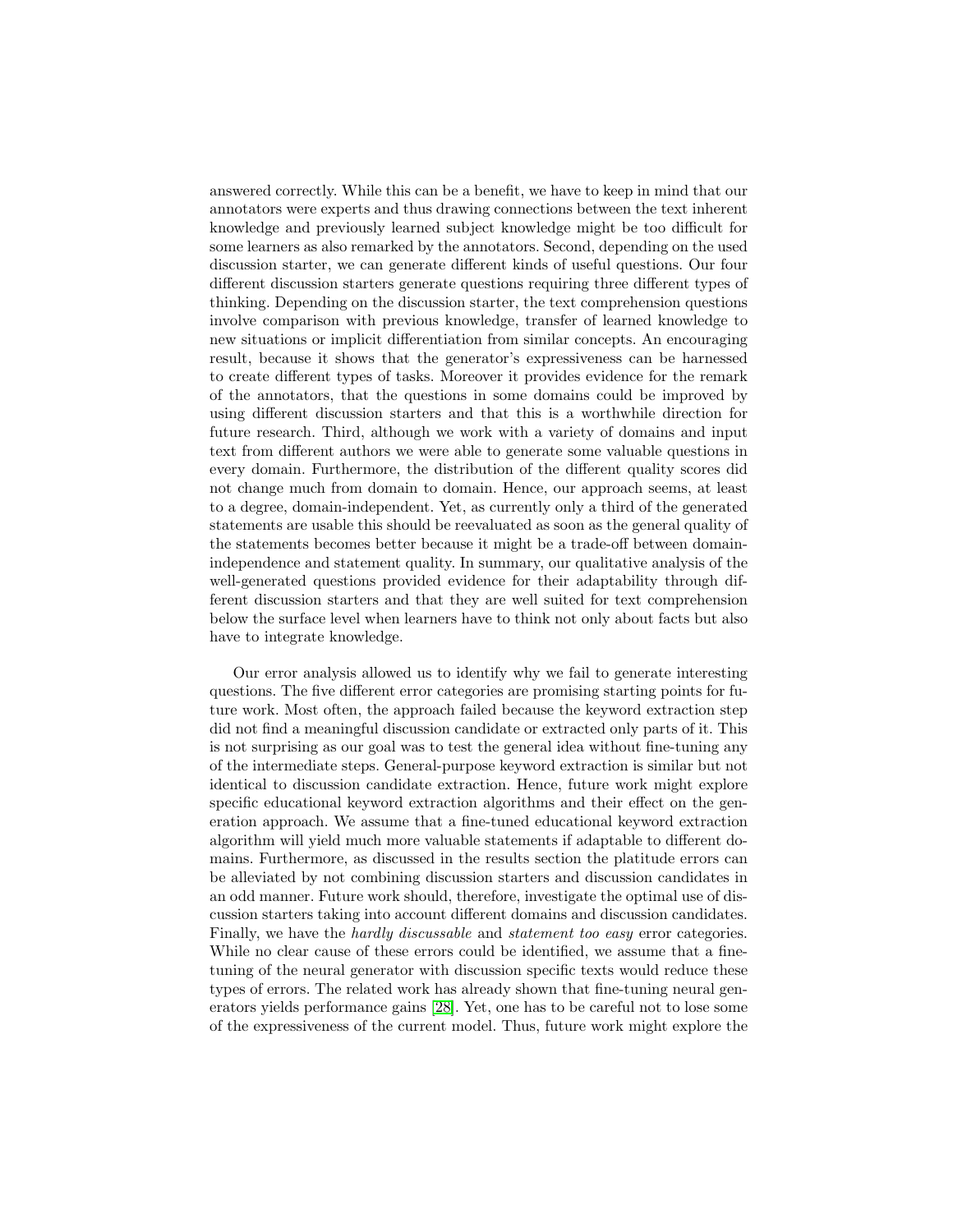relation between fine-tuning for the generation of justification statements and the change in the expressiveness of the model. One important issue thereby is that fine-tuning should allow the model to generate more erroneous statements comprising typical misconceptions of learners as these are particularly beneficial for learning [29]. Besides of the actual generation process, feedback to learners' answers is crucial and should be explored further [29].

Finally, we would like to point out some limitations of the current study. First, our goal was to explore the general idea of the generation of questions and not finding the optimal approach. Hence, this work only provides a lower bound for the quality of the generated questions and other state-of-the-art keyword extraction algorithms and language generators might yield better performance. We think our work is valuable nevertheless, as it demonstrates a working prototype, the key advantages of such a prototype and provides a strong baseline for future work. Furthermore, while other combinations of algorithms might yield better performance, we provided an in-depth error analysis to inform the research community on what to focus on. Third, while asking experts to score the statements is often used in research it is unclear if the experts' opinion correlates with the actual perception of students. However, we assume that the experts' assessment agrees with learners' at least in tendency and that this is sufficient to assess the basic generation idea. Fourth, we are aware that qualitative analysis is always to some degree subjective. Yet, we believe that for complex novel approaches such, as the one presented, it is an important and often neglected way of collecting valuable data about the inner workings of the approach.

To conclude, artificial jabbering of neural language models has the potential to foster text comprehension as it has unique strengths not present in other neural question generators. The initial implementation in this work may be used as a tool for authors, providing them with ideas about what they could ask students. However, it is too error-prone to interact directly with learners and we provided valuable pointers to improve this in future work.

# References

- 1. Anderson, R.C., Biddle, W.B.: On asking people questions about what they are reading. Psychology of Learning and Motivation - Advances in Research and Theory 9(C), 89–132 (1975). https://doi.org/10.1016/S0079-7421(08)60269-8
- 2. Campos, R., Mangaravite, V., Pasquali, A., Jorge, A., Nunes, C., Jatowt, A.: Yake! keyword extraction from single documents using multiple local features. Information Sciences 509, 257–289 (2020)
- 3. Campos, R., Mangaravite, V., Pasquali, A., Jorge, A.M., Nunes, C., Jatowt, A.: Yake! collection-independent automatic keyword extractor. In: European Conference on Information Retrieval. pp. 806–810. Springer (2018)
- 4. Chen, X., Mitrovic, T., Mathews, M.: Do novices and advanced students benefit from erroneous examples differently. In: Proceedings of 24th International Conference on Computers in Education (2016)
- 5. Dong, L., Yang, N., Wang, W., Wei, F., Liu, X., Wang, Y., Gao, J., Zhou, M., Hon, H.W.: Unified language model pre-training for natural language understanding and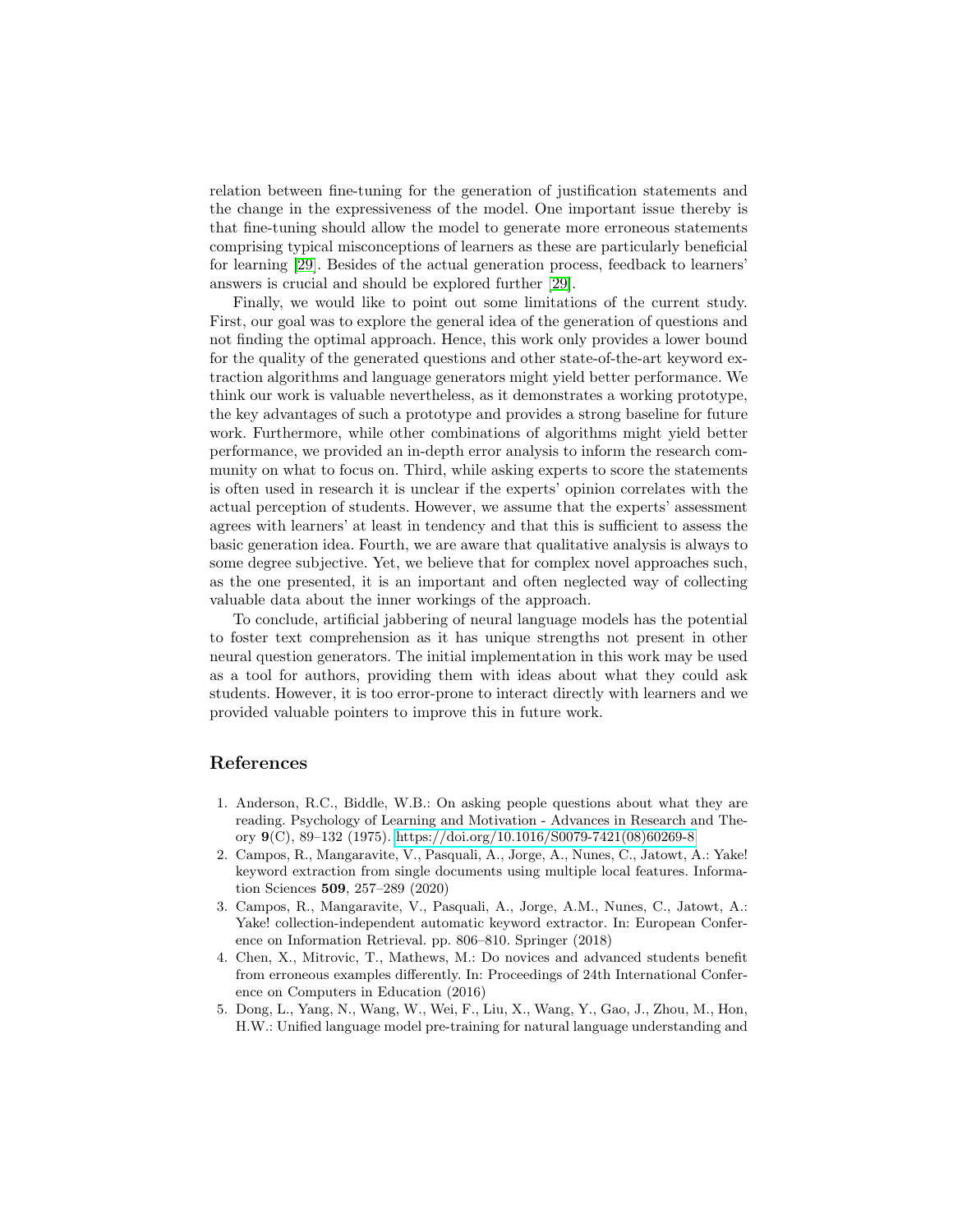generation. In: Advances in Neural Information Processing Systems. pp. 13042– 13054 (2019)

- 6. Du, X., Shao, J., Cardie, C.: Learning to Ask: Neural Question Generation for Reading Comprehension. In: Proceedings of the 55th Annual Meeting of the Association for Computational Linguistics (Volume 1: Long Papers). vol. 8, pp. 1342–1352. Association for Computational Linguistics, Stroudsburg, PA, USA (2017). https://doi.org/10.18653/v1/P17-1123, http://aclweb.org/anthology/ P17-1123
- 7. Duke, N.K., Pearson, P.D.: Effective practices for developing reading comprehension. Journal of education 189(1-2), 107–122 (2009)
- 8. Gao, Y., Bing, L., Chen, W., Lyu, M.R., King, I.: Difficulty controllable generation of reading comprehension questions. In: Proceedings of the 28th International Joint Conference on Artificial Intelligence. pp. 4968–4974. AAAI Press (2019)
- 9. Graesser, A., Rus, V., Cai, Z.: Question classification schemes. In: Proc. of the Workshop on Question Generation. pp. 10–17 (2008)
- 10. Große, C.S., Renkl, A.: Finding and fixing errors in worked examples: Can this foster learning outcomes? Learning and instruction 17(6), 612–634 (2007)
- 11. Heilman, M., Smith, N.A.: Good question! statistical ranking for question generation. In: Human Language Technologies: The 2010 Annual Conference of the North American Chapter of the Association for Computational Linguistics. pp. 609–617. Association for Computational Linguistics (2010)
- 12. Holtzman, A., Buys, J., Forbes, M., Choi, Y.: The curious case of neural text degeneration. arXiv preprint arXiv:1904.09751 (2019)
- 13. Ippolito, D., Duckworth, D., Callison-Burch, C., Eck, D.: Human and automatic detection of generated text. arXiv preprint arXiv:1911.00650 (2019)
- 14. Kopp, V., Stark, R., Fischer, M.R.: Fostering diagnostic knowledge through computer-supported, case-based worked examples: effects of erroneous examples and feedback. Medical education 42(8), 823–829 (2008)
- 15. Kurdi, G., Leo, J., Parsia, B., Sattler, U., Al-Emari, S.: A systematic review of automatic question generation for educational purposes. International Journal of Artificial Intelligence in Education pp. 1–84 (2019)
- 16. Liao, Y., Wang, Y., Liu, Q., Jiang, X.: Gpt-based generation for classical chinese poetry. arXiv preprint arXiv:1907.00151 (2019)
- 17. Liu, M., Calvo, R.A., Rus, V.: G-asks: An intelligent automatic question generation system for academic writing support. Dialogue & Discourse  $3(2)$ ,  $101-124$  (2012)
- 18. Mayring, P.: Qualitative content analysis. A companion to qualitative research 1, 159–176 (2004)
- 19. Ohlsson, S.: Learning from performance errors. Psychological review 103(2), 241 (1996)
- 20. Pan, L., Lei, W., Chua, T.S., Kan, M.Y.: Recent advances in neural question generation. arXiv preprint arXiv:1905.08949 (2019)
- 21. Qin, L., Bosselut, A., Holtzman, A., Bhagavatula, C., Clark, E., Choi, Y.: Counterfactual story reasoning and generation. arXiv preprint arXiv:1909.04076 (2019)
- 22. Qin, L., Galley, M., Brockett, C., Liu, X., Gao, X., Dolan, B., Choi, Y., Gao, J.: Conversing by reading: Contentful neural conversation with on-demand machine reading. arXiv preprint arXiv:1906.02738 (2019)
- 23. Radford, A., Wu, J., Child, R., Luan, D., Amodei, D., Sutskever, I.: Language models are unsupervised multitask learners. OpenAI Blog 1(8), 9 (2019)
- 24. Richey, J.E., Andres-Bray, J.M.L., Mogessie, M., Scruggs, R., Andres, J.M., Star, J.R., Baker, R.S., McLaren, B.M.: More confusion and frustration, better learning: The impact of erroneous examples. Computers & Education 139, 173–190 (2019)